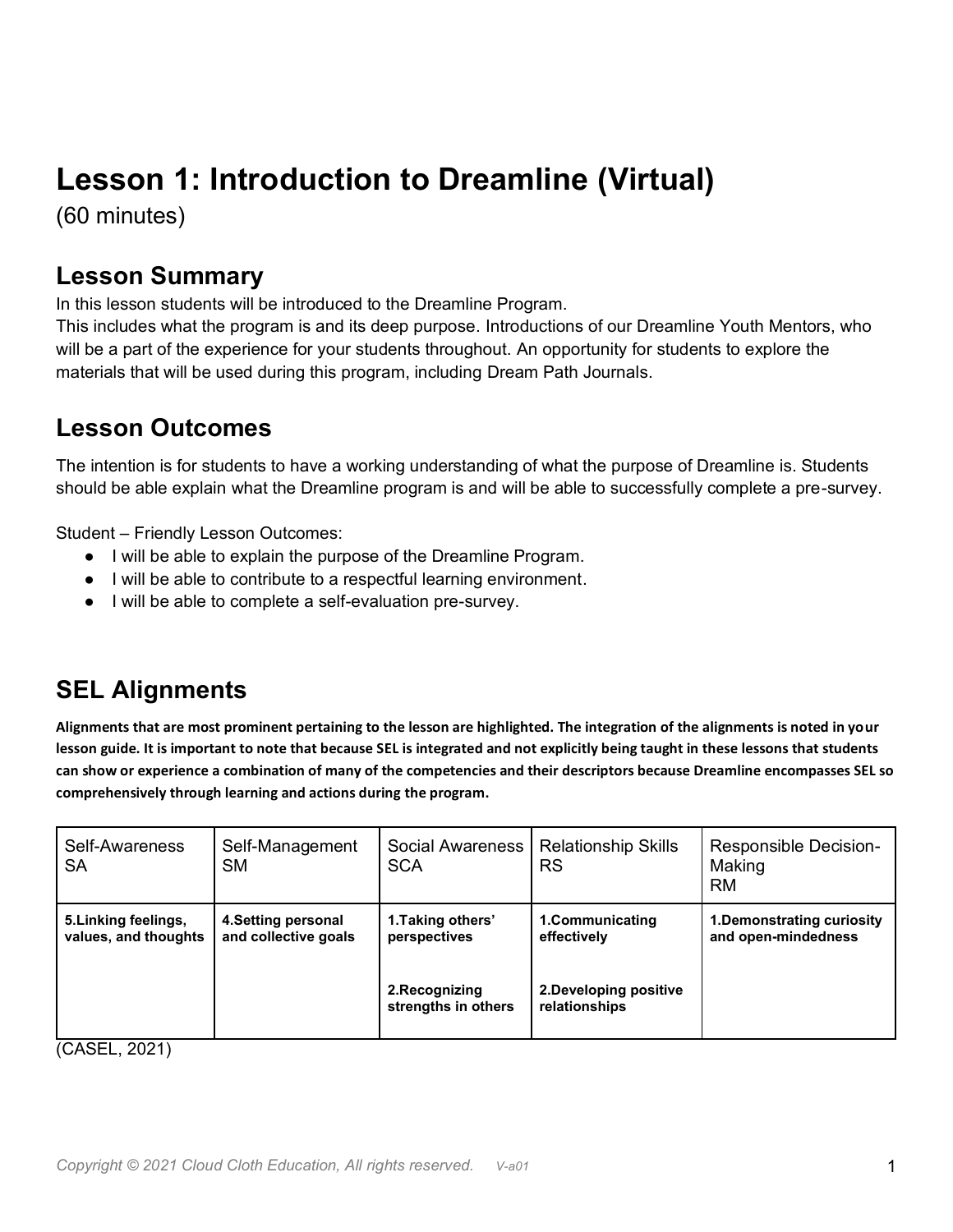- **Respect**
- **Dreamline**
- **Dreamline Banners**
- Dreams
- Dreamline Youth Mentors

## **Lesson Preparation and Materials**

#### **Materials**

- Dream Path Journals (printed or digital)
- Google Document (Respect Brainstorm/Respect Graphic **Organizer**
- Dreamline Codes & Tags for Gallery/Collection
- Lesson 1 Presentation Including
	- What is Dreamline?
	- **D** Introduction of Dreamline Youth Mentors

**Alternatives:** Whiteboard, a digital whiteboard, or other method that you prefer.



From the thousands in our Gallery, **find the Banners that are best for you using this list** of Codes and Tags in Keyword Search:

view **[bit.ly/dpc-01](http://bit.ly/dpc-01)** or scan QR





#### **Preparation**

- Watch Teacher Training Video (7:48) by scanning the QR or at [bit.ly/dpv-001d.](http://bit.ly/dpv-001d)
- Lesson1 Presentation ready in browser.
- Assign Digital Dream Path Journals. See Callout Box.
- Prepare your Respect Anchor Chart Google Document and have ready in a tab.

#### **Lesson 1: Part One**

## **A.Lesson Intro: Dreamline Introduction (5 minutes)**

❖ The introduction to the program will show how the depth of the program promotes Social and Emotional Learning competencies. These competences are integrated into your lesson to create a space to explore oneself and others. It also provides the opportunity to learn about others in a compassionate, diverse, and curious way. It is important when you begin the Dreamline Program to encourage your class to be open-minded and take other students' perspectives into account through each lesson. SA5



- Tell Students: We are going to start working on a new project called Dreamline. Before we start, *let's check out what Dreamline is about and what our goal at the end of the project is going to be. Let's take a peek!*
- **Lesson 1 Presentation**: VIDEO: What is Dreamline (Jeffery Harlan & Serita Lewis)

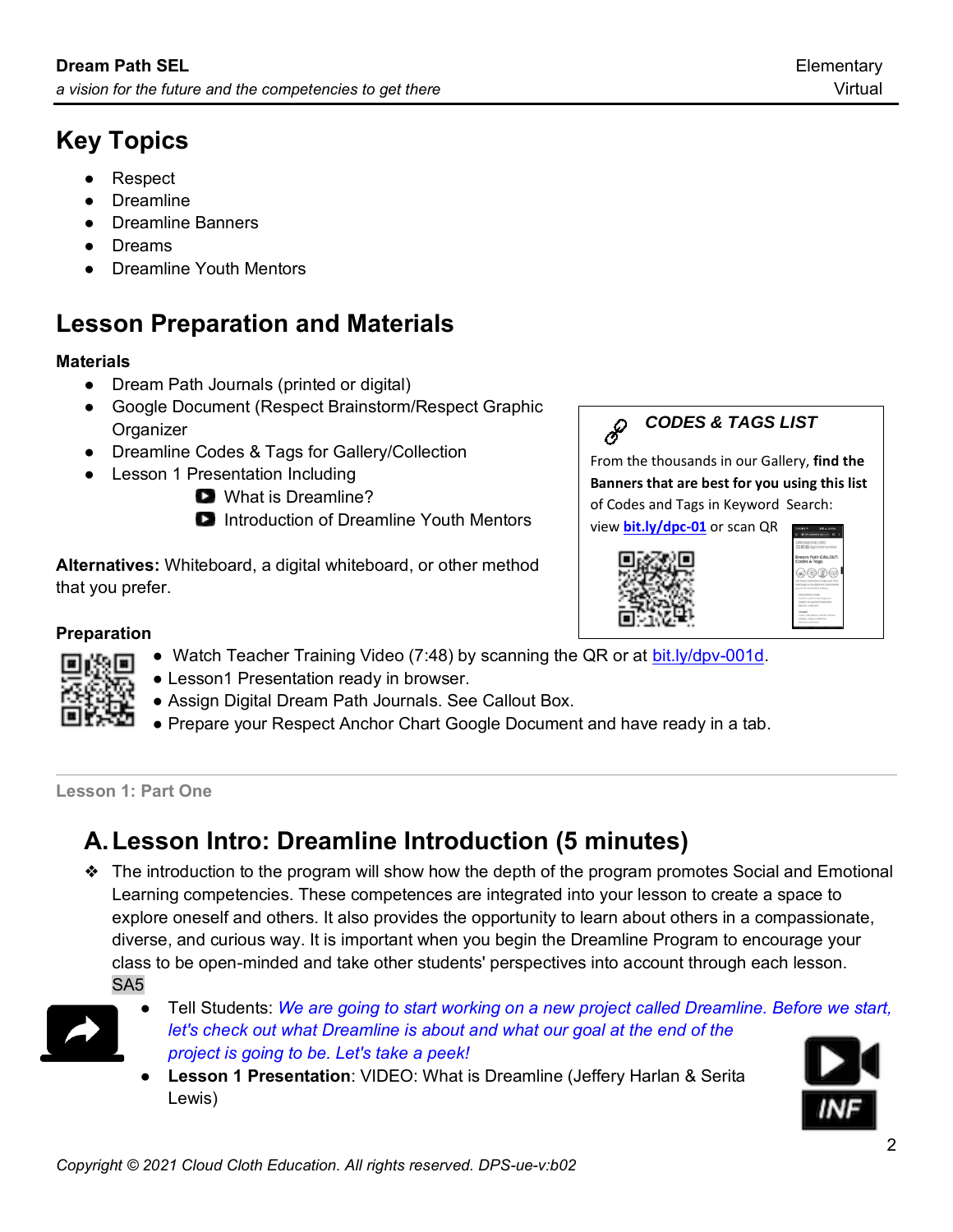

● Ask Students: *What are your thoughts about Dreamline?* (Let 2-3 students share out - quick group discussion 1-2 minutes)

## **B. Engage: Meet Our Youth Mentors (5 minutes)**

❖ An important aspect of the Dreamline Program is the Dreamline Youth Mentors (DYM). The DYM has an integral part in each lesson to help students connect with mentors that have navigated the Dreamline Program and share their experience with the students. In this lesson, students will begin to make connections with the DYM by learning more about them.

SCA1

● Tell Students: *As we go through this program, we will be working with Dreamline Youth Mentors from all around the world. Let's check out a message from each one of our mentors; Jade, Ahmad, and Camille.*



● **Lesson 1 Presentation:** (Video) Dreamline Youth Mentors

## **C.Connection: Mentor Reflection (8 minutes)**

❖ After showing the DYM video introduction to students, facilitate a discussion to make connections. When facilitating the discussion, integrate SEL by reminding students to recognize the strengths in others (SCA), demonstrating curiosity and open-mindedness (RM), and linking feelings to thoughts (SA).

SA5; SCA2; RM1



- Ask Students:
	- *What Dreamline Youth Mentor did you connect with as they shared about themselves?*
	- *What about that mentor connected to you?*

(Allow the students to have a class discussion and share their thoughts)

- Ask Students:
	- *Which Dreamline Youth Mentor do you want to learn and know more about besides the one you already talked about?*

*What makes you want to learn more about them?* (allow the students to have a class discussion and share their thoughts or put their thoughts in the chat)

 $\circ$ ● **Optional** Way to allow students to respond is to pose the questions and then let them discuss in breakout rooms of 4-6 students.

## **D.I Do: Demonstrate Dreamline Gallery/Collection (5 minutes)**

- ❖ Now that the students know more about Dreamline and the DYM, it is time to explore and show them a more in-depth look at Dreamline. Show students the Dreamline Gallery and how to navigate it by putting in key words or hashtags to find dreams. Also show the students the features on each Dream Banner.
	- Use the Banner Codes & Tags in the materials section for this portion of the lesson as well as Search Filters.





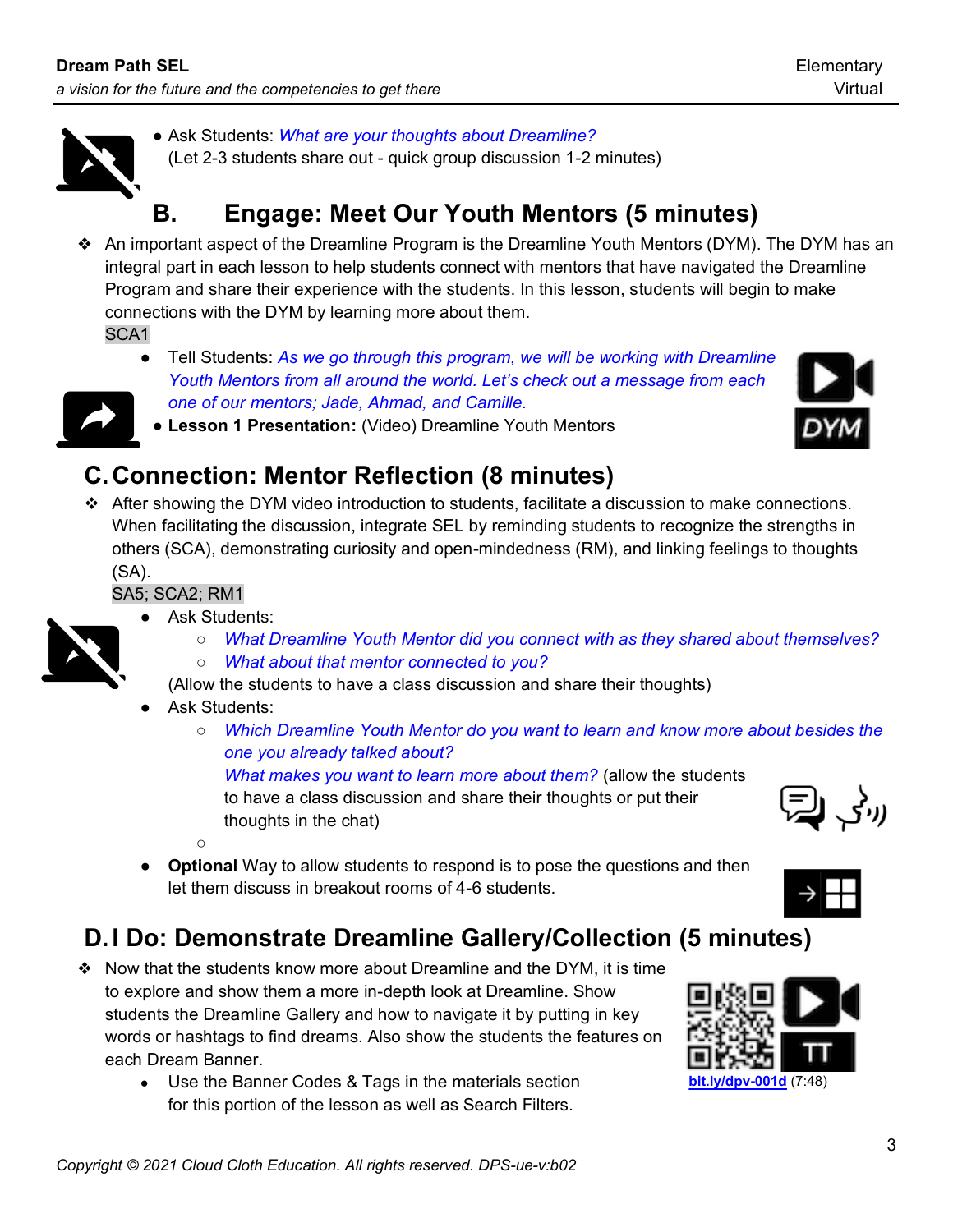

- Tell Students: *I am going to show you the Dreamline Gallery of student dreams that have already been developed. The Gallery is a great place to explore student dreams from around the world. We will be using the gallery in some of our lessons.*
- Go through the Dreamline Gallery demonstrating how to navigate it and the features that show up on each Dream Banner. When you go through the gallery, search things that resonate with you, that you know your students may be interested in, and things that you are your students may not 'automatically' search for.

## **E. We Do: Respect (10 minutes)**

- ❖ As students go through the process of developing their dreams, they will be using their Dream Path Journal and sharing it with classmates. It is important to foster a learning environment where students can be vulnerable. To do this the class needs to set parameters before beginning their Dream Journey. SA5
	- Tell Students: As we go through this process we are going to be talking about our values, *dreams, thoughts, and feelings. It is important that as we go through this process with our classmates that we decide together how we can do so with respect and open-mindedness. First we need to define what respect means to you.*
	- Ask Students: *Think about, "What does respect mean to you?"*
	- **SHOW** Google Doc: Respect Brainstorm
	- Tell Students & Share Screen: *I am going to share a brainstorming document. As you answer I will write in your thoughts into the document*. (Invite responses and record them.)
	- Tell Students: *I appreciate you sharing your thoughts of what respect means to you. As you can see respect can mean different things to different people. It will be important for us to remember this as we start our Dream Journey because everyone is going to have different thoughts, feelings, and views.*
	- Tell Students: *You have been assigned a Digital Student Dream Journal. I would like to show you how you will navigate this document.*
	- Show students how to use their digital Dream Path Journals with shared screen.



**Optional Lesson Breakpoint:** Recap what you did with students today and tell them a short summary of what you will do in the next lesson on how you will talk about how they wanted to be respected and that they will take a pre-survey.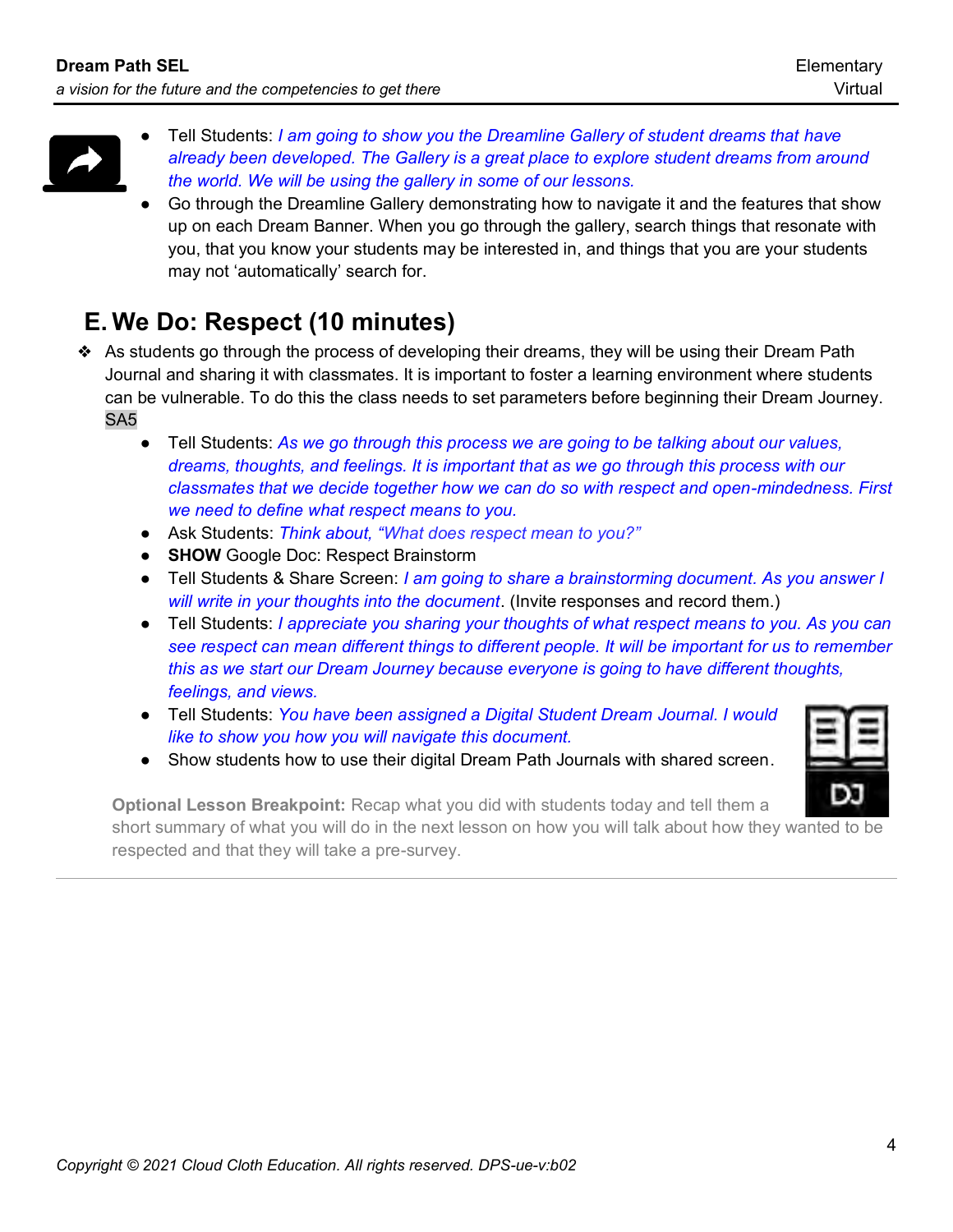#### **Lesson 1: Part Two**

**Optional Lesson Start-Up:** Recap that yesterday you learned what Dreamline is, met the Dreamline Youth Mentors, and we defined what Respect means to us. Review what you all defined respect as in a whole group. Now you are going to take some time to reflect and work on your journal. Continue with the lesson.

### **F. You Do: How do I want to be Respected? (15 minutes)**

❖ In this portion students will take what you talked about in brainstorming what respect means, and they will note how they want to be respected in their Dream Path Journal. Students will explore using their Dream Path Journal by doing a reflection and sharing activity. SM4; RS1-2



● Tell Students: *Now that we have defined respect in our own words. We are going to fill out a Respect Chart. I will share the document and add your thoughts as we go. I want you to open your Dream Path Journal and find the page that looks like the one I'm showing. When you have it, Click the thumbs up icon.*



- Be sure to STOP sharing so students can find and open their Dream Path Journal.
- Tell Students/Google Doc: On the first column you will see the heading Student to Student. In *this column you will write how you want your fellow classmates to respect you during this process. For example, I might say "don't laugh at my ideas."*
- Tell Students: *Now I want you to take 5 minutes to write down all the ways you want your classmates to respect you. Remember, you can write as many ways as you would like.*  (Give students 5 minutes to write)
- Repeat this process for the second column that is labeled Teacher to Student. Explain to the students that it is important that you know how they want to be respected by you. Give students another 5 minutes to complete the process.
- Tell Students/Google Doc: *Now that we have had time to think about how we want to be respected, let's share our ideas and I will type your responses into our Respect Document.*



- Allow students to share out for each column and write their responses down on the Google Doc. **Tech Note:** Be sure *not* to share screen until you have done all the writing on the Google Doc so students can see their own work to call out.
- **SHOW**: Google Doc and review what you have written from their contributions.
- Tell Students: We will reference this throughout our Dream Journey to remind us of how to show *respect and open-mindedness throughout the process.*